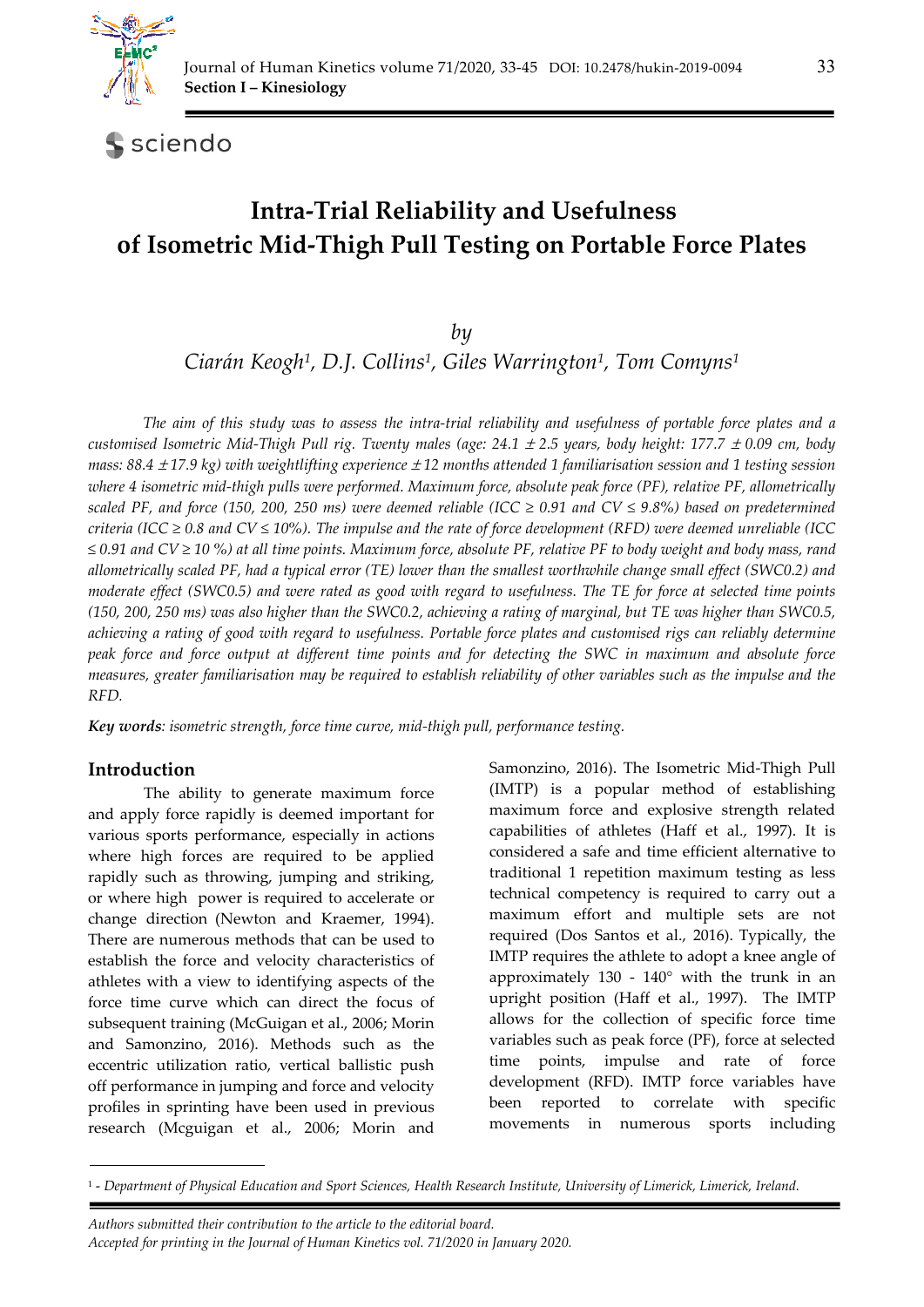weightlifting, where absolute peak force (maximum force minus body weight) variables were correlated very strongly with absolute values for competition performance (Beckham et al., 2013), sprint performance in soccer where a moderate correlation was reported between force at 100 ms and sprint time (Kuki et al., 2017), and in collegiate athlete's where moderate to strong correlations were found between sprint speed and change of direction, and PF, impulse, and rate of force development (Thomas et al., 2015a). Traditionally isometric tests such as the IMTP are performed in laboratories using embedded force plates and commercially manufactured apparatus, and such permanent settings are regarded as the gold standard of isometric testing (Lake et al., 2018). Recently, dual portable force plates, which are easily transportable, have come on the market at a significantly lower cost than embedded plates and portable single force platforms (Lake et al., 2018). The availability of these plates has increased the popularity of isometric tests in customised apparatus. While these low-cost solutions enable practitioners to assess a variety of time force variables such as RFD, impulse and force at selected time points, quickly and easily, there is limited information on the reliability and usefulness of these plates when used in conjunction with customised testing equipment. Seeking to monitor changes in variables such as the rate of force development, customised equipment may contribute to excessive noise during recording which will lessen the quality of the data recorded. While these portable plates are considerably more economical and therefore offer greater accessibility than previous products, if the force time variables collected using them are going to inform the design of training interventions, it is imperative that the data being recorded are valid and reliable. Valid and reliable data are crucial not only to give direction to training, but also in the monitoring and assessment of the effectiveness of training interventions. Previous research has investigated the test re-test reliability and criterion validity of force-time curve variables collected through a portable isometric mid-thigh clean pull device performed on a single axial load cell (James et al., 2017). While peak force was reported as highly reliable with a conventional force platform (ICC 0.88, CV 9.2% and ICC 0.96, CV 3.10%

respectively), the rate of force development and force at selected time points did not reach acceptable levels of reliability compared to the force platform (ICC  $\leq$  0.31, CV  $\geq$  17.3% and ICC  $\leq$ 0.31,  $CV \ge 16.2\%$ , respectively) (James et al., 2017). Similarly, research using a custom built IMTP dynamometer against a criterion measure (i.e., 1,000-Hz force platform) for assessing muscle strength in male youth rugby league athletes (Till et al., 2018) reported underestimated peak force and peak force/body mass obtained using a criterion force platform, but with strong correlations between the dynamometer and the force platform. While single load cells and dynamometers can be used to quantify peak forces, other variables such as force, impulse and rate of force development, require force plates to offer more in-depth analysis of physical qualities at the recommended sampling frequency of 1000 Hz (Bartlett, 2007).

The plates used in the current study (PASPORT force plate, PS-2141, PASCO Scientific, California, USA) have reported validity and good reliability in vertical jump force time characteristics (Lake et al., 2018), but to the authors knowledge no study has utilised these plates to analyse the force time curve in the IMTP in conjunction with a customised rig. James et al. (2017) used a heavy-duty ratchet strap attached to the load cell, and the other end attached to a traditional lat-pulldown bar made of solid steel, 25 mm in width with knurled grips and a revolving swivel hanger, the current study used a box steel constructed rig with a 25 mm cold pressed steel bar supported in two support arms rendering the bar immovable (Figure 1).

To examine the test reliability, it is proposed that both the intraclass correlation coefficient (ICC) and the typical error expressed as a coefficient of variation (CV) should be calculated along with 95% confidence intervals (CIs) (Hopkins, 2000). Previous research has suggested using both the threshold of an ICC  $\geq$ 0.80 and a  $CV \leq 10\%$  when assessing isometric contractions (Brady et al., 2017).

Once a performance test is deemed reliable, the smallest worthwhile change (SWC) should be calculated (Brady et al., 2017). The use of Typical error (TE) in conjunction with the SWC is recommended to enable practitioners to make a calculated decision on whether the change in a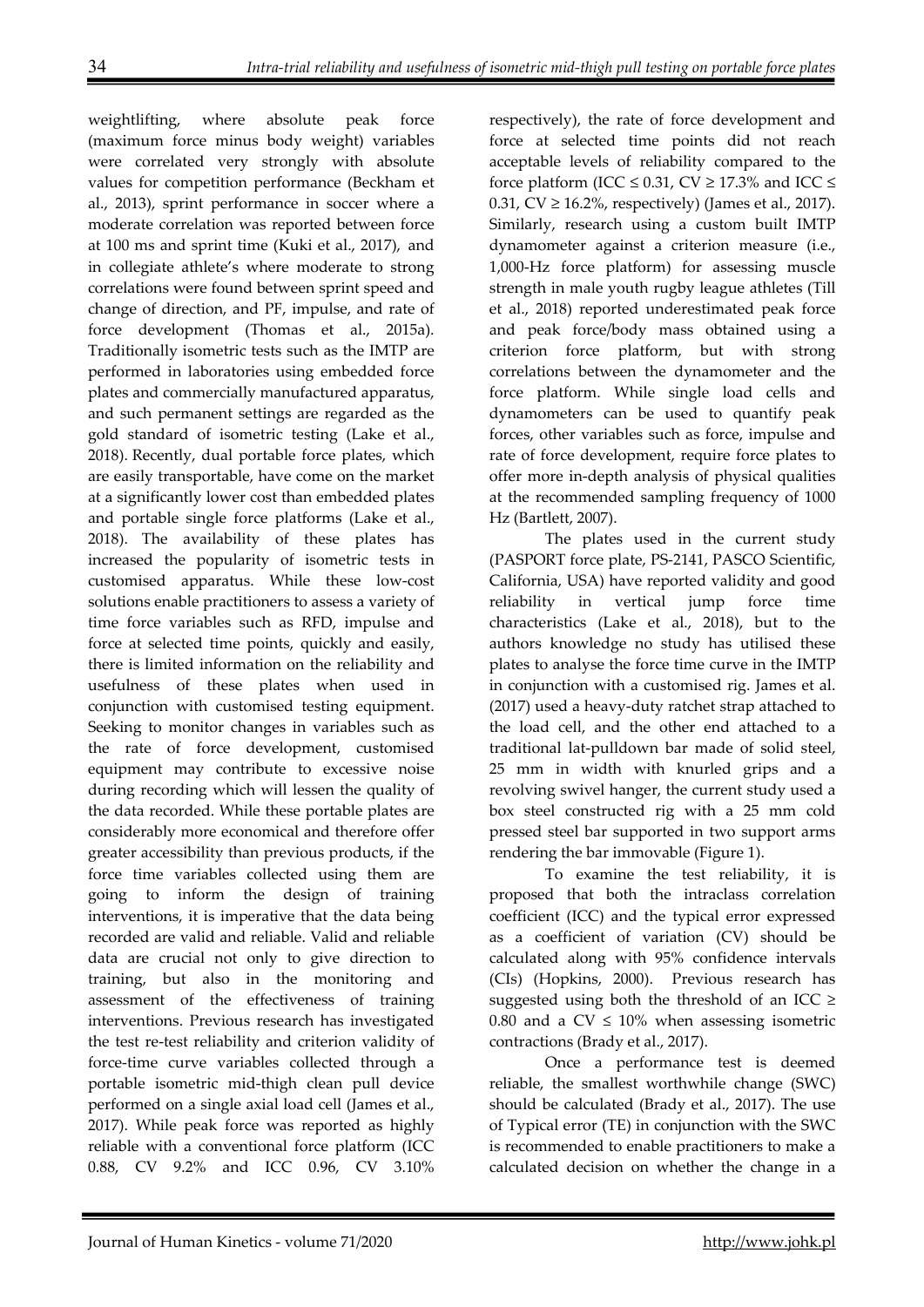test is of practical significance (>SWC) and real (greater than the noise of the test, > TE) (Hopkins, 2004). To the authors knowledge, no previous research has investigated the reliability from an IMTP performed on portable dual force plates. It was hypothesised that the more solid structure used in the current study would reduce any external disruption or noise when the subjects are standing on the force plates, thus increasing the reliability of the force plate data. The sampling rate of the James et al.'s (2017) study was 100 Hz, whereas the current PASCO plates were sampled at 1000 Hz. It is suggested that a minimum sampling frequency of between 500 to 1000 Hz and upwards is used for human motion force plate data collection (Bartlett, 2007). It is recommended that a force plate high sampling frequency is important for providing sufficient resolution with regard to force-time curves (Beckham et al., 2014).

Therefore, the aim of the current study was to determine the intra trial reliability of IMTP force time variables and determine the usefulness of the tests.

# **Methods**

This study assessed the intra trial reliability, typical error, smallest worthwhile change and usefulness of four IMTP trials performed on portable dual force plates in a customised rig. Force time variables of maximum force, PF, RFD, impulse and force were collected and used for reliability and usefulness analysis. *Participants* 

Twenty recreationally active males (age: 24.1 ± 2.5 years, body height: 177.7 ± 0.09 cm, body mass:  $88.4 \pm 17.9$  kg) with a weightlifting experience of  $\geq$  one year of supervised Olympic lifting in a collegiate weightlifting club, participated in this study. All participants were informed of benefits and risks of the investigation and provided written informed consent prior to participation and all procedures used in the study were approved by the University Research Ethics Committee.

# *Design and Procedures*

Participants took part in two separate testing sessions a minimum of 48 hours apart and no longer than 7 days between trials. Session one was a familiarisation session, the participant's body height and mass were recorded prior to

being set up in the correct IMTP position. All participants were familiar with the Olympic lifts and the second pull position as it occurs in these lifts. Participants then completed a standardised warm up consisting of pulling the IMTP bar for 5 s at a self-directed 50%, 3 s at 70 – 80%, 3 s at 90% of maximal effort with 1-min recovery between warm up efforts. Session two required participants to perform a general warm up which consisted of 3 min of cycling, 10 bodyweight squats, 10 bodyweight walking lunges and 10 glute bridges (Brady et al., 2017). Participants were placed in the second pull position of the power clean (Haff et al., 1997) for the IMTP, which resulted in a mean knee angle of  $138 \pm 7^{\circ}$  and a hip angle of  $142 \pm 8^\circ$ . Participants were required to maintain the position throughout the test. A hand-held goniometer was used to measure the knee and hip angles. Then each participant performed the same IMTP specific warm up as used in the familiarisation session. Participants rested for 2 min before completing 4 maximal efforts lasting 5 s. There was a 2-min rest interval between each pull (Dos Santos et al., 2017a). Lifting straps were used to limit the loss of grip during pulls. When in position, participants were instructed to "*pull as hard and as fast as you can, push the ground away, drive your feet into the ground and the bar from the floor*" (Kuki et al., 2017) to ensure maximal force was achieved (Halperin et al., 2015).

Participants were instructed to get ready, provide a minimum of pre-tension to the bar to ensure there was no slack in the participants body prior to the start of the pull (Thomas et al., 2015b) and then were given a countdown of "*3, 2, 1, PULL*!". Verbal encouragement was provided during each trial (Haff et al., 1997). If any trial was above or below 250 N of their best trial, it was deemed not to be a maximal effort and was discarded and an additional repetition was performed (Haff et al., 2015). IMTP testing was performed on a custom-made rig allowing the placement of the bar at 4 cm intervals permitting the desired position for each participant. Dual force plates (0.35 m by 0.35 m each), PASPORT force plate, PS-2141, PASCO Scientific, California, USA) sampling at a rate of 1000 Hz were placed on a .65m X .71 m X .003 m bright mild steel platform at the base of the rig. The base was assessed using a spirit level to ensure a level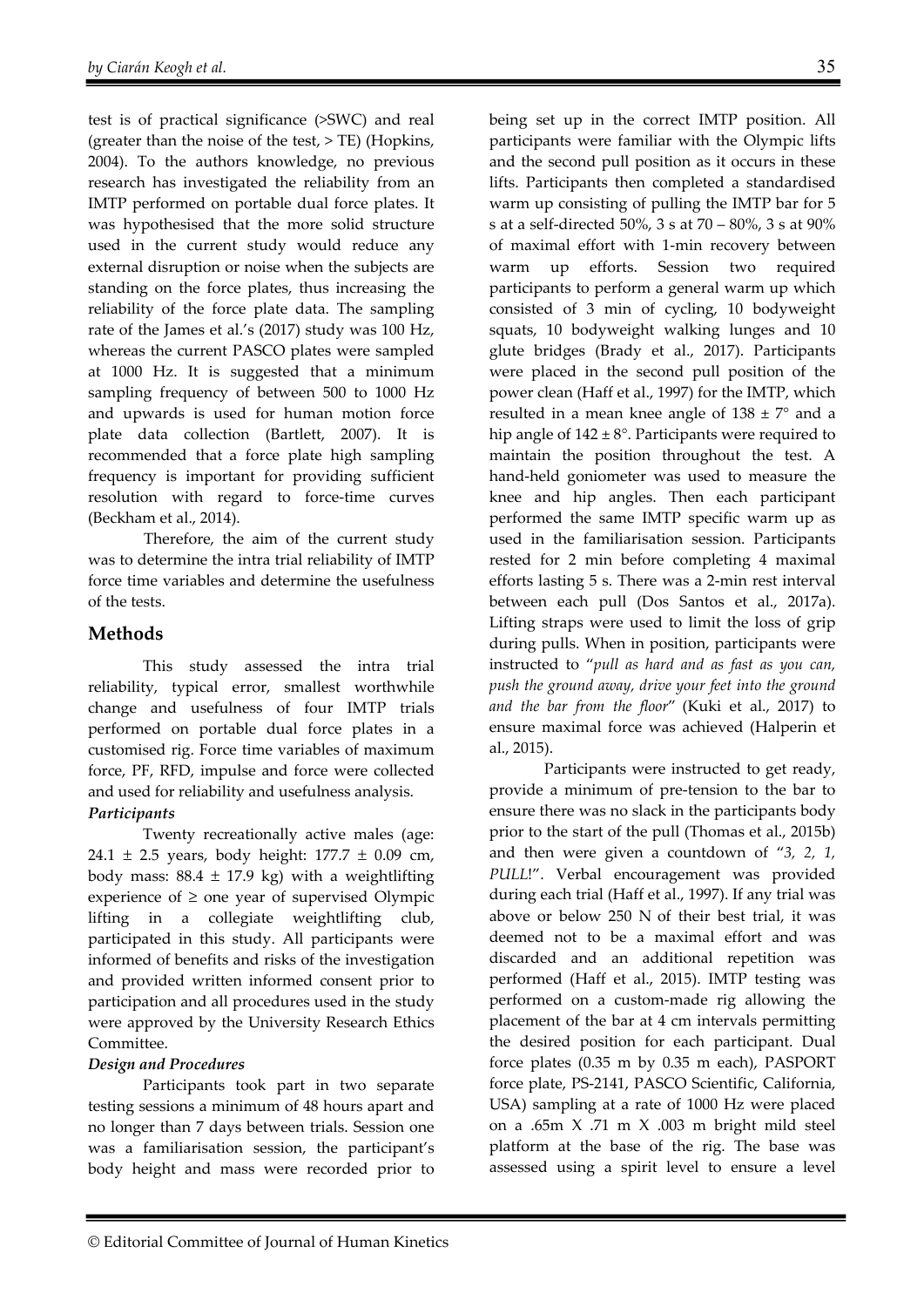#### testing surface. *Data Analysis*

A custom-built spreadsheet was used to determine the force time variables. Participants were instructed to remain still in the mid-thigh pull position for 3 s prior to the initiation of the pull. Following the 5 s pull, participants were instructed to remain still for approximately 2 s, amounting to a 10 s collection period for each trial. The onset threshold for the contraction was defined as the point where the force exceeded 5 SD from baseline (Dos Santos et al., 2017a). Maximum force was reported as the highest force attained during the 5 second pull. Absolute PF was reported as the maximum force minus the participant's body weight. Absolute PF was also reported relative to body mass (N/kg) and body weight (N/N). To assess muscle strength independent of body size, allometrically scaled  $(N/kg<sup>0.67</sup>)$  absolute PF was used (Stone et al., 2004). In accordance with previously reported literature, the RFD was calculated (ΔForce/ΔTime) and applied to specific time bands  $(0 - 30, 0 - 50, 0 -$ 90, 0 – 100, 0 – 150, 0 – 200, 0 – 250 and 0 - 300 ms; Brady et al., 2017). As the time bands used in calculating the reliability of the RFD measure can significantly affect the data, the time bands were selected as they have been shown to provide greater reliability compared to the Peak RFD (Brady et al., 2017). The Peak RFD is the highest RFD attained in a specific sampling time band (Brady et al., 2017; Haff et al., 2015). The net impulse for the same time bands used in RFD analysis was calculated using force time integration (described as the area underneath the force-time curve at the selected time bands; Morris et al., 2018). Force at the selected time points (30, 50, 90, 100, 150, 200, 250 and 300 ms) was derived from the force recorded at the set time from the onset of contraction.

# *Statistical Analysis*

A customised spreadsheet was used to analyse the force-time data. Shapiro-Wilk statistic was performed on the data to assess normality of distribution using a Microsoft Excel spreadsheet (Hopkins, 2015). An ICC  $\geq$  0.8 and a CV  $\leq$  10% were determined as acceptable reliability (Brady et al., 2017). Typical error (TE) was calculated and the usefulness of the test was determined by comparing the TE to the SWC calculated on a Microsoft Excel spreadsheet (Hopkins, 2015). The

SWC was determined by multiplying the between-subject SD by 0.2 (SWC0.2) (Hopkins, 2004), which is the typical small effect or 0.5 (SWC0.5) (Cohen, 1998), which is an alternate moderate effect. If the TE was below the SWC, the test was rated as "good", if the TE was similar to SWC, it was rated as "ok" and if the TE was higher than the SWC the test was rated as "marginal" (Hopkins, 2004).

### **Results**

Descriptive statistics for participants for the variables that attained a criterion of an ICC  $\geq$ 0.8 and a CV%  $\leq$  10% along with the TE, SWC<sub>0.2</sub> and SWC0.5 are shown in Table 1. Figure 1 shows variables that achieved a criterion of an ICC  $\geq 0.8$ and a CV%  $\leq 10\%$ .

Maximum force, absolute peak force (PF), relative PF N/N, relative PF N/kg and allometrically scaled PF, and force at selected time point s (150, 200, and 250 ms) were deemed reliable (ICC  $\geq$  0.91 and CV  $\leq$  9.8%) based on predetermined criteria (ICC  $\geq$  0.8 and CV  $\leq$  10%) (Brady et al., 2017). Maximum force, absolute peak force (PF), relative PF N/N, relative PF N/kg and allometrically scaled PF, allometrically scaled PF, had a TE lower than the SWC<sub>0.2</sub> and SWC<sub>0.5</sub> and were rated as good. The TE for Force at selected time points (150, 200 and 250 ms) was also higher than the SWC0.2, achieving a rating of marginal, but TE was higher than SWC0.5, achieving a rating of good. Descriptive statistics for participants for the variables that failed to attain a criterion of an ICC  $\geq$  0.8 and a CV  $\leq$  10% along with the TE, SWC<sub>0.2</sub> and SWC<sub>0.5</sub> are shown in Table 2. Figure 2 shows the variables that failed to achieve a criterion of an ICC  $\geq$  0.8 and a CV  $\leq$  10%. The impulse, the rate of force development at all time bands, and force at 30, 50, 90, 100 and 300 ms were deemed unreliable (ICC  $\leq$  0.91 and CV  $\geq$ 10%).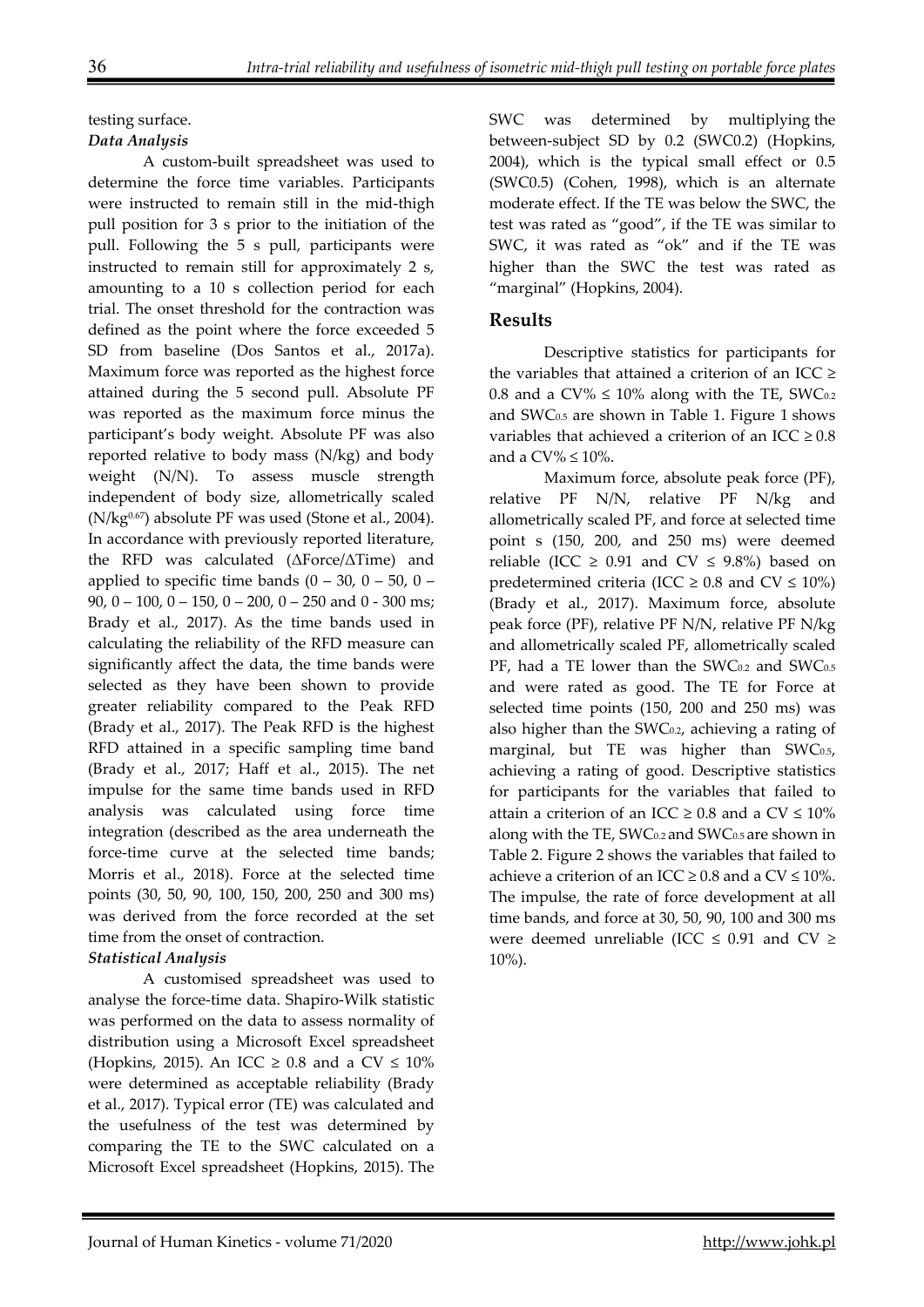



*PASCO portable dual force plates in the customised IMTP rig.* 



#### **Figure 2**

*Reliability measures of the mean ICCs of the variables attaining an ICC > .8 and CV* ≤ *10% in the IMTP. Open circles represent mean ICCs; error bars indicate 95% confidence limits; grey shaded areas represent the zone of acceptable reliability (ICC > .8, CV < 10%). AlloPF indicates allometrically scaled PF; max force, maximum force; Absolute PF, absolute peak force; RPF (N/kg), PF relative to body mass; RPF (N/N), PF relative to body weight. CV, coefficient of variation; ICC, intraclass correlation coefficient; IMTP, isometric midthigh pull. Force at 150, 200, 250 ms, force at selected timepoints from the onset of contraction.*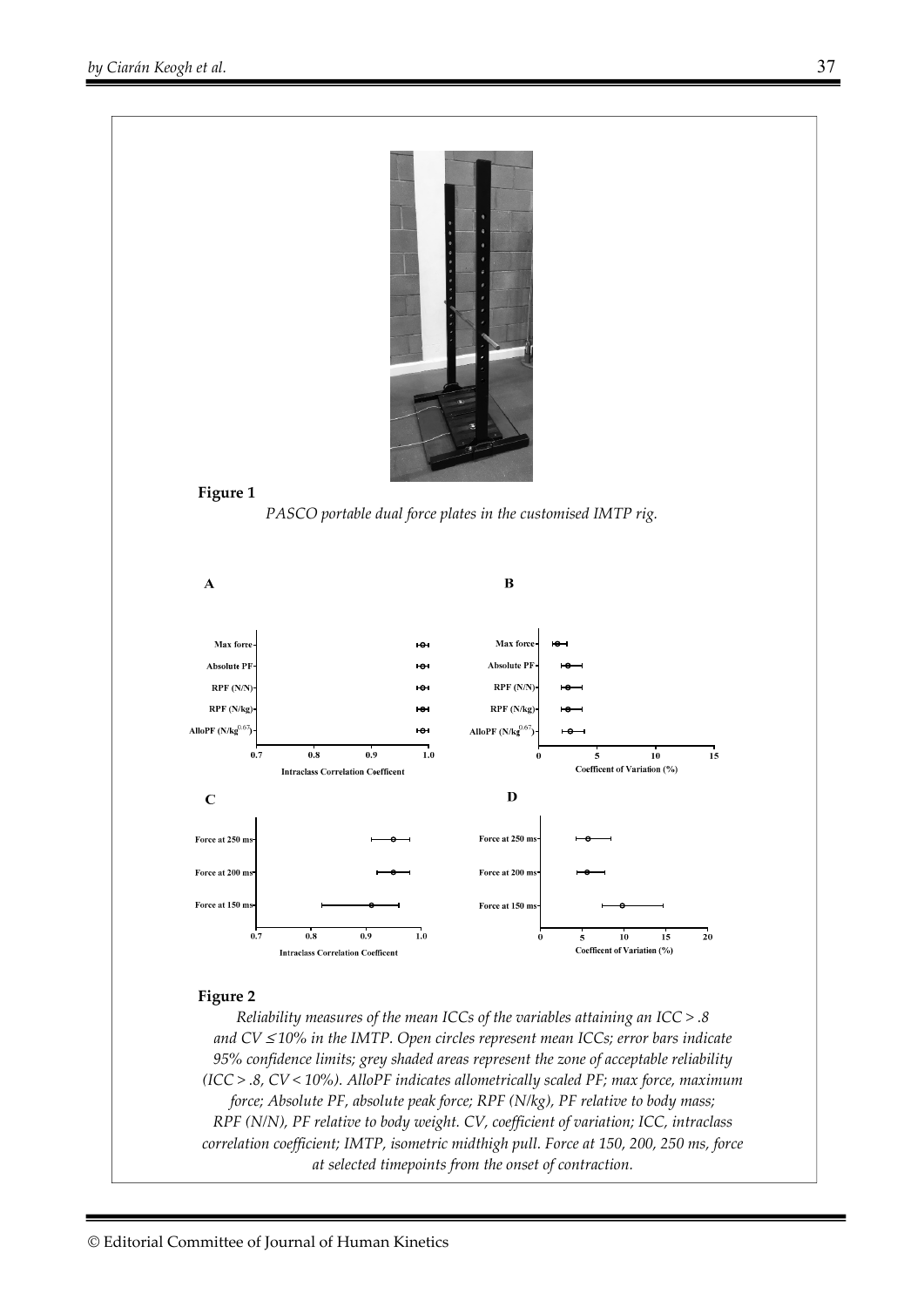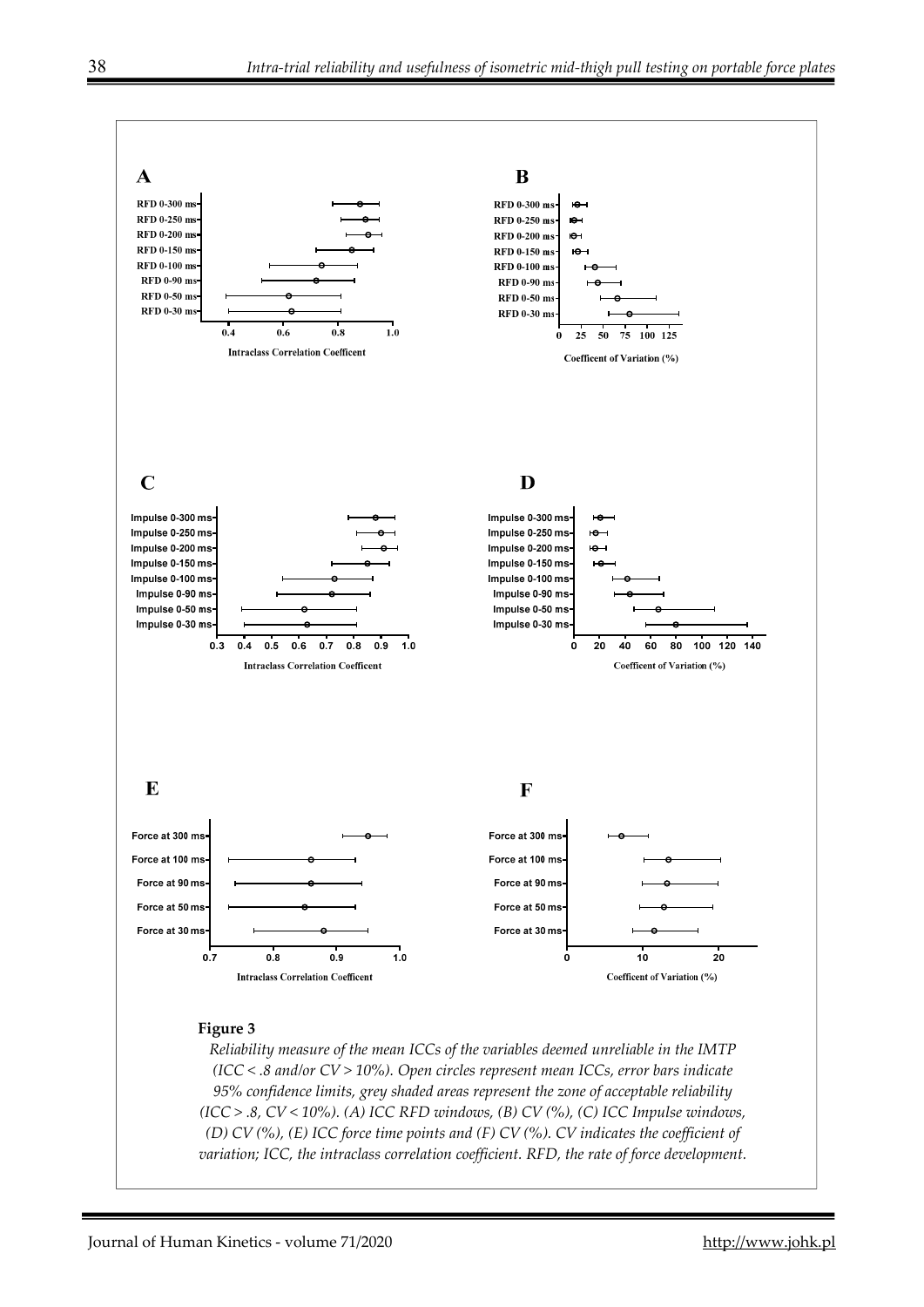|                                 |                   | Table 1<br>Descriptive statistics of all participants for the IMTP and intra-trial reliability.<br>Variables attaining a criterion of an ICC > 0.8 and a $CV < 10\%$ |          |              |         |                |            |        |                   |          |                       |        |  |
|---------------------------------|-------------------|----------------------------------------------------------------------------------------------------------------------------------------------------------------------|----------|--------------|---------|----------------|------------|--------|-------------------|----------|-----------------------|--------|--|
|                                 |                   |                                                                                                                                                                      |          | 95% CI       | 95% CI  |                |            |        |                   |          |                       |        |  |
| Variable                        | Mean<br>(SD)      | <b>ICC</b>                                                                                                                                                           | Lower    | Upper        | $CV0$ % | Lower          | Upper      | TE     | <b>SWC</b><br>0.2 | Rating   | <b>SWC</b><br>$0.5\,$ | Rating |  |
| AlloPF,<br>N/kg <sup>0.67</sup> | 13.9<br>(4.6)     | 0.99                                                                                                                                                                 | 0.98     | $\mathbf{1}$ | 2.70    | $\overline{2}$ | 3.9        | 0.49   | 0.9               | Good     | 2.3                   | Good   |  |
| RPF,<br>N/kg                    | 21(6.6)           | 0.99                                                                                                                                                                 | 0.98     | $\mathbf{1}$ | 2.5     | 1.9            | 3.7        | 0.72   | 1.3               | Good     | 3.3                   | Good   |  |
| RPF,<br>N/N                     | 2.1<br>(0.7)      | 0.99                                                                                                                                                                 | 0.98     | $\mathbf{1}$ | 2.5     | 1.9            | 3.7        | 0.07   | 0.1               | Good     | 0.35                  | Good   |  |
| Absolute<br>PF, N               | 1815.9<br>(561.1) | 0.99                                                                                                                                                                 | 0.98     | $\mathbf{1}$ | 2.5     | 1.9            | 3.7        | 61.61  | 112.2             | Good     | 281                   | Good   |  |
| Max<br>Force, N                 | 2681.8<br>(646.4) | 0.99                                                                                                                                                                 | 0.98     | $\mathbf{1}$ | 1.6     | $1.2\,$        | 2.4        | 60.8   | 129.3             | Good     | 323.2                 | Good   |  |
| Force at<br>150 ms              | 1885.3<br>(561.8) | 0.91                                                                                                                                                                 | 0.82     | 0.96         | 9.8     | 7.4            | 14.7       | 179.35 | 112.4             | Marginal | 280.9                 | Good   |  |
| Force at<br>$200$ ms            | 2068.20<br>(589)  | 0.95                                                                                                                                                                 | 0.92     | 0.98         | 5.6     | 4.4            | 7.7        | 133.85 | 117.8             | Marginal | 294.5                 | Good   |  |
| Force at<br>$50 \text{ ms}$     | 2162.2<br>(584.7) | 0.95                                                                                                                                                                 | 0.91     | 0.98         | 5.7     | $4.3\,$        | $\ \, 8.4$ | 133.02 | 116.9             | Marginal | 292.4                 | Good   |  |
| Force at<br>$300\ \mathrm{ms}$  | 2224.1<br>(590.5) | 0.95                                                                                                                                                                 | $0.91\,$ | $\rm 0.98$   | $7.2\,$ | $5.4\,$        | $10.7\,$   | 134.8  | $118.1\,$         | Marginal | 295.3                 | Good   |  |

Abbreviations: AlloPF, allometrically scaled PF; CI, confidence interval; CV, coefficient of variation; ICC, intraclass correlation coefficient; IMTP, isometric midthigh pull; PF, peak force; RPF, relative PF; SWC, smallest worthwhile change; TE, typical error; SD, standard deviation.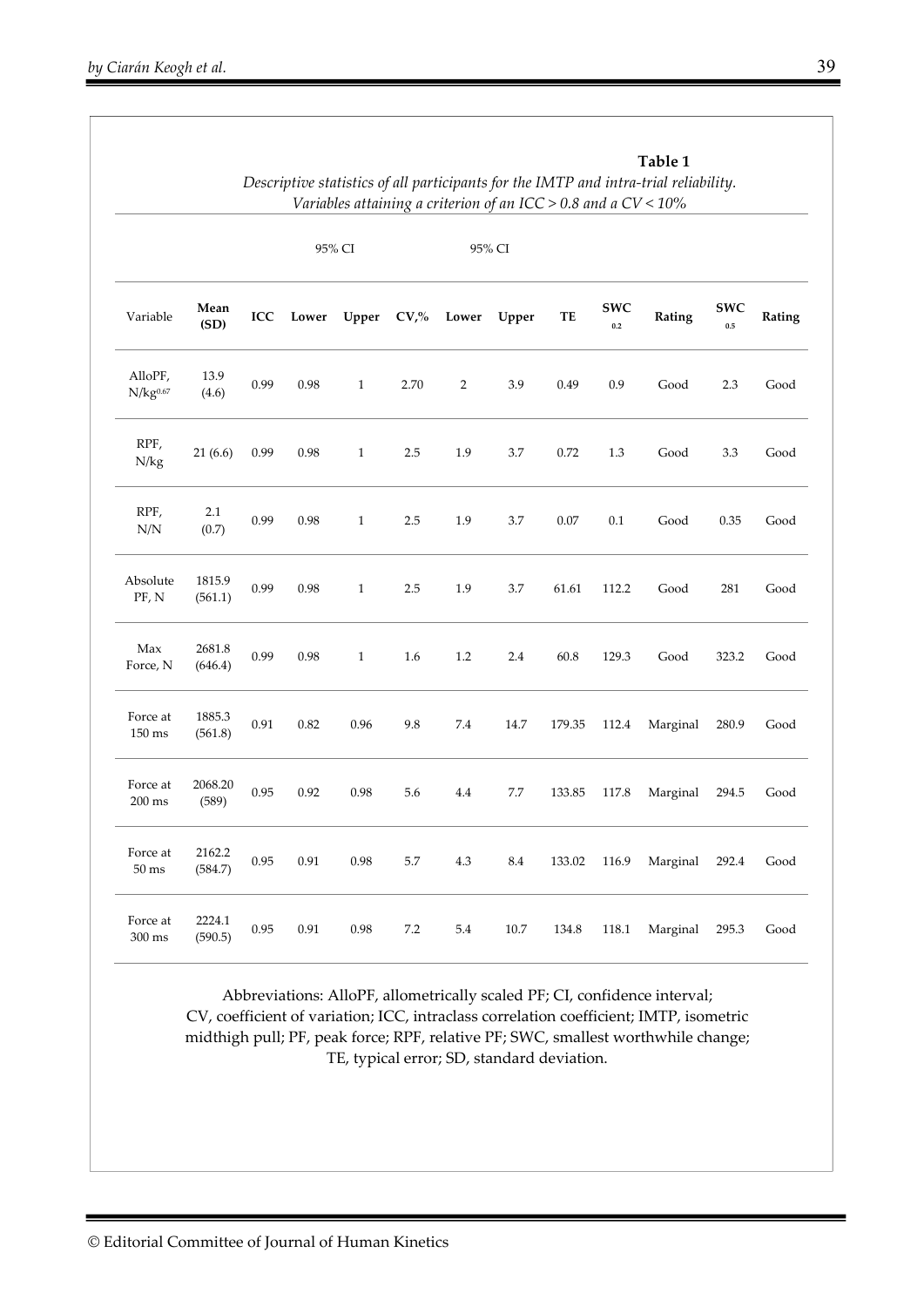**Table 2** 

|                              |                    |          | 95% CI |       |       |       | 95% CI |         |                |          |                |          |
|------------------------------|--------------------|----------|--------|-------|-------|-------|--------|---------|----------------|----------|----------------|----------|
| Variable                     | Mean<br>(SD)       | ICC      | Lower  | Upper | CV, % | Lower | Upper  | TE      | SWC<br>0.2     | Rating   | SWC<br>$0.5\,$ | Rating   |
| Force at<br>$30 \text{ ms}$  | 1263<br>(363)      | 0.88     | 0.77   | 0.95  | 11.5  | 8.6   | 17.2   | 132     | 72.6           | Marginal | 181.5          | Good     |
| Force at<br>$50\:\rm{ms}$    | 1364<br>(388)      | 0.85     | 0.73   | 0.93  | 12.8  | 9.6   | 19.2   | 155     | 77.6           | Marginal | 194            | Good     |
| Force at<br>90 ms            | 1563<br>(464)      | 0.86     | 0.74   | 0.94  | 13.2  | 9.9   | 19.9   | 183     | 92.8           | Marginal | 232            | Good     |
| Force at<br>$100 \text{ ms}$ | 1628<br>(480)      | 0.86     | 0.73   | 0.93  | 13.4  | 10.1  | 20.2   | 190     | 96             | Marginal | 240            | Good     |
| Force at<br>300 ms           | 2224<br>(591)      | 0.95     | 0.91   | 0.98  | 7.2   | 5.4   | 10.7   | 135     | 118.2          | Marginal | 295.5          | Good     |
| Impulse<br>$0-30$ ms         | 13.9<br>(10)       | 0.63     | 0.4    | 0.81  | 79.9  | 56.3  | 135.7  | 6       | $\overline{2}$ | Marginal | 5              | Good     |
| Impulse<br>$0-50$ ms         | 25.7<br>(15.3)     | 0.62     | 0.39   | 0.81  | 66.2  | 47.2  | 110.1  | 9.7     | 3.06           | Marginal | 7.65           | Good     |
| Impulse<br>$0-90$ ms         | 41.5<br>(21.9)     | 0.72     | 0.52   | 0.86  | 43.9  | 31.9  | 70.2   | 12.03   | 4.38           | Marginal | 10.95          | Good     |
| Impulse<br>$0-100$ ms        | 51.7<br>(27.3)     | 0.73     | 0.54   | 0.87  | 41.9  | 30.5  | 66.8   | 14.67   | 5.46           | Marginal | 13.65          | Good     |
| Impulse<br>$0-150$ ms        | 116.5<br>(52)      | 0.85     | 0.72   | 0.93  | 21.3  | 15.8  | 32.6   | 21.28   | 10.4           | Marginal | 26             | Good     |
| Impulse<br>$0-200$ ms        | 191.9<br>(73.5)    | 0.91     | 0.83   | 0.96  | 16.7  | 12.5  | 25.3   | 22.8    | 14.7           | Marginal | 36.75          | Good     |
| Impulse<br>$0-250$ ms        | 263.4<br>(93.5)    | 0.9      | 0.81   | 0.95  | 17.1  | 12.8  | 26.4   | 31.19   | 18.7           | Marginal | 46.75          | Good     |
| Impulse<br>$0-300$ ms        | 334.7<br>(116.7)   | $0.88\,$ | 0.78   | 0.95  | 20.7  | 15.4  | 31.7   | 41.8    | 23.34          | Marginal | 58.35          | Good     |
| <b>RFD 0-30</b><br>ms        | 1710.5<br>(1176.2) | 0.63     | 0.4    | 0.81  | 79.9  | 56.3  | 135.7  | 739.86  | 235.24         | Marginal | 588.1          | Marginal |
| <b>RFD 0-50</b><br>ms        | 2565.3<br>(1533.2) | 0.62     | 0.39   | 0.81  | 66.2  | 47.2  | 110.1  | 969.84  | 306.64         | Marginal | 766.6          | Marginal |
| <b>RFD 0-90</b><br>ms        | 5117.7<br>(2708.3) | 0.72     | 0.52   | 0.86  | 43.9  | 31.9  | 70.2   | 1485.36 | 541.66         | Marginal | 1354.15        | Marginal |
| RFD 0-<br>$100 \text{ ms}$   | 5187.7<br>(2714.8) | 0.74     | 0.55   | 0.87  | 40.7  | 29.6  | 64.6   | 1447.92 | 542.96         | Marginal | 1357.4         | Marginal |
| RFD 0-<br>150 ms             | 5176.9<br>(2310.9) | 0.85     | 0.72   | 0.93  | 21.3  | 15.8  | 32.6   | 945.84  | 462.18         | Marginal | 1155.45        | Good     |
| RFD 0-<br>$200 \text{ ms}$   | 4797.4<br>(1837.3) | 0.91     | 0.83   | 0.96  | 16.7  | 12.5  | 25.3   | 560.9   | 367.46         | Marginal | 918.65         | Good     |
| RFD <sub>0</sub> -<br>250 ms | 4213.9<br>(1496.6) | 0.9      | 0.81   | 0.95  | 17.1  | 12.8  | 26     | 499.04  | 299.32         | Marginal | 748.3          | Good     |
| RFD <sub>0</sub> -<br>300 ms | 3718.4<br>(1269.9) | 0.88     | 0.78   | 0.95  | 207   | 15.4  | 31.7   | 464.46  | 253.98         | Marginal | 634.95         | Good     |

*Descriptive statistics of all participants for the IMTP and intra-trial reliability. Variables not attaining a criterion of an ICC > 0.8 and a CV < 10%* 

*Abbreviations: CI, confidence interval; CV, coefficient of variation; ICC, intraclass correlation coefficient; IMTP, isometric midthigh pull; PF, peak force; RPF, relative PF; RFD, Rate of Force Development; SWC, smallest worthwhile change; TE, typical error; SD, standard deviation*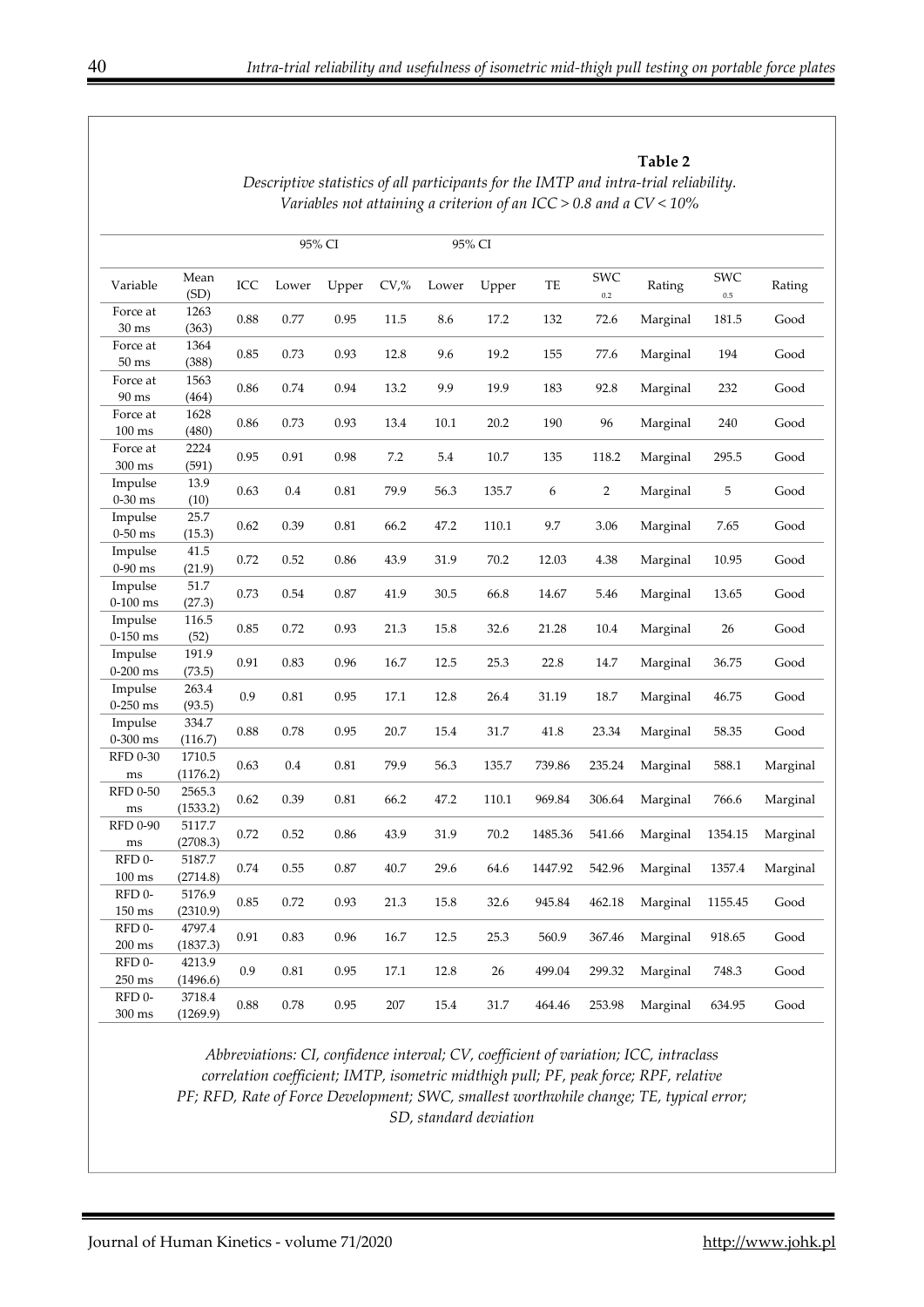# **Discussion**

To the authors knowledge, the current study is the first study to investigate the reliability and usefulness of the IMTP performed on portable dual force plates in a customised portable rig. High intra-trial reliability was reported for maximum force, absolute PF, relative PF (N/N) and (N/kg), allometrically scaled PF, force (at 150, 200 and 250 ms; ICC  $\geq$  0.8 and CV  $\leq$ 10%). The impulse and the RFD at all time bands were deemed unreliable.

Peak force in the IMTP is the most reliable variable from the force time curve in previous research. In the current study the reliability of PF (ICC 0.99, CV 2.5%) was similar to other studies such as Comfort et al. (2015), (ICC 0.99), Morris et al. (2018), (ICC 0.98, CV 4.91%) and Haff et al. (2015), (ICC = 0.99, CV = 1.7%). Similar reliability for peak force above the selected reliability ranges for this study has been summarised by Brady et al. (2018). Participants in the current study had a mean absolute PF of 1815.9 561.1 N, which is lower than the same variable reported by Brady et al. (2017), (2225 493), Comfort et al. (2015), (2337

 603.3) and Dos´Santos et al. (2017b), (2441 647) who used participants from a competitive sporting background. As participants in the current study had only a minimum of 12 month training with the Olympic lift, they could still be regarded as novice and this is reflected in the lower PF values.

The current study utilised portable dual force plates and a customised IMTP rig. James et al. (2017) using a modified IMTP on a single load cell found PF to be reliable, but underestimated compared to the criterion value of a force plate. While portable plates have been shown to provide reliable measures for assessing peak force, the use and application of such information may be limited on its own. Specific values of force production at selected time points will provide more detailed analysis of training interventions and identifying whether the athlete is deficient in either strength or force qualities (Morin and Samonzino, 2016). Beckham et al. (2013) reported that force at 100, 150, 200 and 250 ms also correlated strongly with competition results (r =  $0.643 - 0.647$ ,  $r = 0.605 - 0.636$ ,  $r = 0.714 - 0.732$ ,  $r =$ 0.801 - 0.804) in trained weightlifters.

The current study found force at selected time points was reliable (150, 200, 250 ms), but unreliable at other time points (30, 50, 90, 100 and 300 ms). This finding in the later time points is in agreement with Beckham et al. (2018) who reported reliability for force at 50, 90, 200 and 250 ms in various hip and knee positions (ICC 0.95, CV 8.4% ) and Dos'Santos et al. (2017b) who reported within session reliability (ICC = 0.85- 0.94, CV = 5.75-10%) and between-session reliability (ICC =  $0.86{\text -}0.96$ , CV =  $3.76{\text -}7.87\%$ ) for force (30, 50, 90, 100, 150, 200 and 250 ms). An earlier study by the same authors (Dos'Santos et al., 2016) also reported within session reliability  $(ICC = 0.80-0.90, CV = 7.3-10.1%)$  for force values (100,150, and 200 ms). Haff et al. (2015) reported higher reliability (ICC =  $0.99$ , CV =  $2.3-2.7%$ ) for specific force values (30, 50, 90, 100, 150, 200, and 250 ms). Kuki et al. (2017) reported that force (100 ms) was unreliable in a group of collegiate soccer players (ICC =  $0.71$ , CV =  $36.5\%$ ) and proposed that a lack of familiarization may have accounted for these results. In contrast, James et al. (2017) found force to be unreliable at all time points (30, 50, 100, 150, 200 and 250 ms, ICC – 0.26 – 0.1, CV 16.2%), however, this was on a load cell/dynamometer device sampling at 100 Hz.

The current study reported the impulse was unreliable at all selected time bands, this in contrast to much of the previous research which found the impulse to be a reliable variable (Brady et al., 2017; Comfort et al., 2015; Emmond's et al., 2017). Using the same method of calculating the net impulse as in the current study, Morris et al. (2018), noted that reliability for the net and relative impulse over 100 and 300 ms was  $r = 0.72$ (95% CI = 0.59–0.87); CV = 8.8% and  $r = 0.83$  (95%)  $CI = 0.72 - 0.91$ ;  $CV = 7.7\%$ .

Emmonds et al. (2017) reported varying degrees of reliability for the impulse in female youth soccer players. The impulse at 100 ms was unreliable for three different age groups (ICC .79), but reliable for one age group (ICC 0.89). The impulse at 300 ms was found to be reliable in three of the age groups (ICC  $0.86$ , CV  $9.3\%$ ) and unreliable in one age group (ICC 0.73, CV 8.8%). Previous research (Thomas et al., 2015a, 2015b) reported that the impulse at 100, 200 and 300 ms was reliable (ICC  $\geq$  0.86 and CV  $\leq$  6.2%). Comfort et al. (2015) also reported within session reliability for the impulse at 100, 200 and 300 ms  $(ICC > 0.95)$  in a self-selected IMTP position and in a range of hip and knee angles (ICC = 0.87–.99).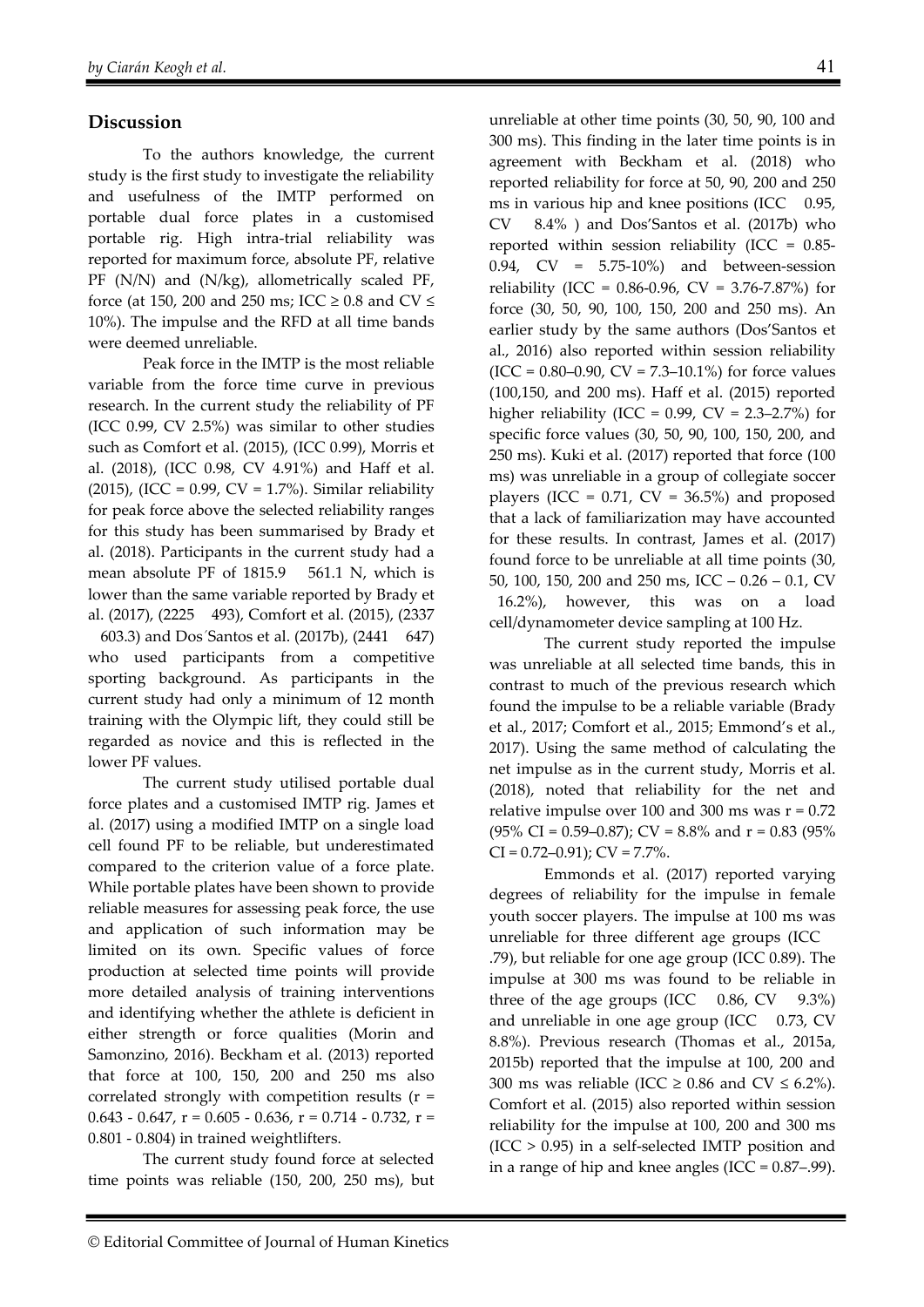The aforementioned studies that reported reliability for impulse values used participants from an athletic college population, thus it is plausible that the more recreational status of the current study's participants may have contributed to the poor reliability of the impulse. In contrast Brady et al. (2017) reported that the impulse was unreliable at 200 and 250 ms when performed on trained male and female athletes; however, those authors did not present any suggestion for why this time band proved unreliable.

Both Morris et al. (2018) and Emmonds et al. (2017) only used two trials whereas the current study used four trials; it is possible that the additional trials may have contributed to unreliable application of force in the early phases of the pull in a novice cohort. The current study used a 2-min rest interval between pulls as previous studies using the same rest interval have reported reliability with impulse and force (Brady et al., 2017; Thomas et al., 2015a). In contrast to this, other studies finding reliable impulse and force values used rest intervals ranging from 3 to 5 min (Comfort et al., 2015; Emmonds et al., 2017; Morris et al., 2018). The slightly shorter rest interval over 4 consecutive trials in the present study may have contributed to inconsistent force application in the early phase of the pull in relatively inexperienced lifters.

The varying methods of calculating the RFD for analysis in IMTP has been previously highlighted by Brady et al. (2017). The time bands used in calculating the reliability of the RFD measure significantly impacted the results. The RFD at all the assessed time bands was unreliable in the current study, specifically, using selected time bands (e.g., 0–30 ms, 0–50 ms etc.) for the quantification of the RFD results in greater reliability when compared with the quantification of the pRFD. Recently, Moeskops et al. (2018) reported various RFD measures between sessions unreliable at different sampling intervals (50, 90, 150, 200 and 250 ms) with a wide range in the ICC (0.10–0.76) and high CV% (CV% = 31.6–143.1%). James et al. (2017) also found the RFD to be unreliable with CV% ranging from 16.2 to 73.4% and ICC spanning 0.1 to 0.31.

Using the same onset of contraction criteria as the present study, Dos'Santos et al. (2017a), reported reliability of the RFD for  $0 - 100$ ,  $0 - 150$  and  $0 - 200$  ms (ICC 82, CV 14.3),

however, the CV% used  $( \leq 15\%)$  was outside the acceptable limits of the current study. Previously, Dos'Santos et al. (2016) reported that RFD time bands  $(0 - 100, 0 - 150$  and  $0 - 200$  ms) achieved high reliability across a range of sampling frequencies (ICC  $\geq$  .80, CV  $\leq$  10.1%).

Considering participants in the current study only had a minimum of 12 months of training experience in the Olympic lifts, a lack of reliability in the impulse and the RFD might have been expected. It is possible that a more athletically trained group may be more familiar with the testing positions and in the explosive application of maximum force. As previously stated, the lower PF values recorded in the current study may indicate that the lower strength levels could have impacted on the variability of other force-time variables. Some studies used very young population groups from 7 to 17 years (Emmonds et al., 2017; Moeskops et al., 2018) which may have impacted on the reliability of the data in those studies, as this age group may lack the muscular co-ordination, strength and consistency to apply maximum force in repeated trials. This inconsistency may also be present in recreational participants who underwent just one familiarisation session like in the current study. Beckham et al. (2018) suggest that inexperienced lifters may spend less time overloading the second pull position and this may have contributed to the unreliability in this study. The early RFD is inherently less reliable than other variables (Maffiuletti et al., 2016) and this may have been compounded in the current study by the novice nature of the participants.

 The TE was less than the SWC0.2 for maximum force and all absolute PF tests, demonstrating that the portable dual plates are useful in detecting if a "meaningful change" in performance has occurred for these variables. All force, impulse, and RFD variables at all time bands were rated as "marginal" for SWC0.2. The TE was above the SWC0.5 for the RFD at 30, 50, 90, and 100 ms, thus rating the usefulness as "marginal" for these variables. For all other variables analysed, the TE was above the SWC0.5 for each test rating the usefulness as "good". Where the TE is above the SWC0.2, coaches and practitioners can use SWC0.5 to provide the context of "meaningful change" to group analysis since the SWC0.2 may lack the sensitivity (Brady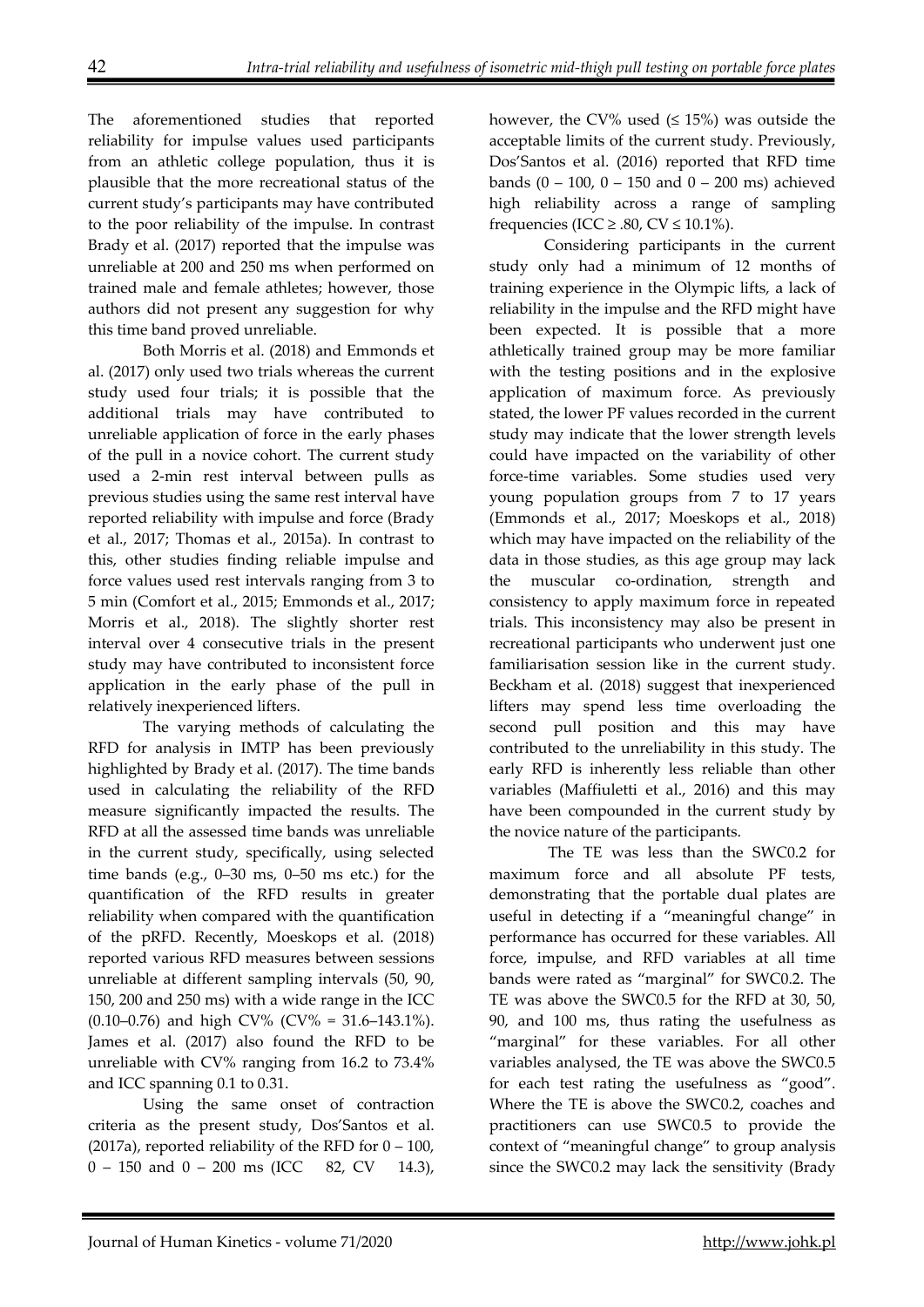#### et al., 2017).

While high reliability was reported for all PF variables, poor reliability was observed in some of the force time measures in the current study, the authors suggest that more familiarisation with the application of maximum force from the onset of the test may be required. Practitioners should ensure that as well as using an onset threshold for the contraction as the point where the force exceeded 5 SD from baseline, the stable baseline force trace prior to the initiation of the pull should not have a peak deviation > 50N from average body weight (Dos'Santos et al., 2017a). Future research should consider tracking the change in reliability data through multiple familiarisation tests and also assessing the reliability with participants who have greater training experience of performing the IMTP. With sensitive measures of the RFD, it is plausible that one familiarisation session in the test position may not have been sufficient. The force plates used in this study are relatively new and there currently is a lack of validity and reliability studies on these plates. Similar plates from the same manufacturer have been referenced in other studies, but their exact model was not stated (Brownlee et al., 2018; Townsend et al., 2019), and none of these studies stated the reliability of force time data from an isometric contraction.

#### **Conclusions**

The findings of this study demonstrate that portable dual force plates in conjunction with a customised IMTP rig are reliable for the analysis of maximum force, absolute peak force (PF), relative PF, allometrically scaled PF, and force at specific times (150, 200, 250 and 300 ms), but unreliable for the impulse and the RFD in this particular cohort. Strength and conditioning practitioners may use portable force plates and customised IMTP rigs to confidently assess peak force variables and force variables in the reliable time bands. Peak force can be used to assess changes in maximum strength over time and assess the effectiveness of training interventions. The portable dual force plates are useful in detecting the SWC for maximum and absolute force measures. Force at selected time bands may be used to monitor changes in explosive strength, the effectiveness of training designed to improve dynamic strength and as a marker of neural fatigue. Practitioners should monitor intra-trial reliability regularly as they conduct training testing on portable force plates. Future studies should investigate the effect of additional familiarisation on the impulse, force and RFD. Additional familiarisation with participants may lead to increased reliability of the force time measures.

#### **References**

Bartlett R. *Introduction to Sports Biomechanics*. London*: Routledge*, 203–209; 2007

- Beckham G, Suchomel T, Mizuguchi S. Force plate use in performance monitoring and sport science testing. *New Stud Athl*, 2014; 29(3): 25-37
- Beckham G, Mizuguchi S, Carter C, Sato K, Ramsey M, Lamont H, Hornsby G, Haff G, Stone M. Relationships of isometric mid-thigh pull variables to weightlifting performance. *J Sports Med Phys Fitness*, 2013; 53: 573-581
- Beckham GK, Sato K, Santana HAP, Mizuguchi S, Haff GG, Stone MH. Effect of body position on force production during the isometric midthigh pull. *J Strength Cond Res*, 2018; 32(1): 48-56
- Brady CJ, Harrison AJ, Comyns TM. A review of the reliability of biomechanical variables produced during the isometric mid-thigh pull and isometric squat and the reporting of normative data. *Sport Biomech*, 2018; 3141: 1-25
- Brady CJ, Harrison AJ, Flanagan EP, Haff GG, Comyns TM. A Comparison of the isometric mid-thigh pull and isometric squat: Intraday reliability, usefulness and the magnitude of difference between tests. *Int J Sports Physiol Perform*, 2017; 1-25
- Brownlee TE, Murtagh CF, Naughton RJ, Whitworth-Turner CM, O'Boyle A, Morgans R, Morton JP, Erskine RM, Drust, B. Isometric maximal voluntary force evaluated using an isometric mid-thigh pull differentiates English premier league youth soccer players from a maturity-matched control group. *Sci Med Footb*, 2018; 2: 209-215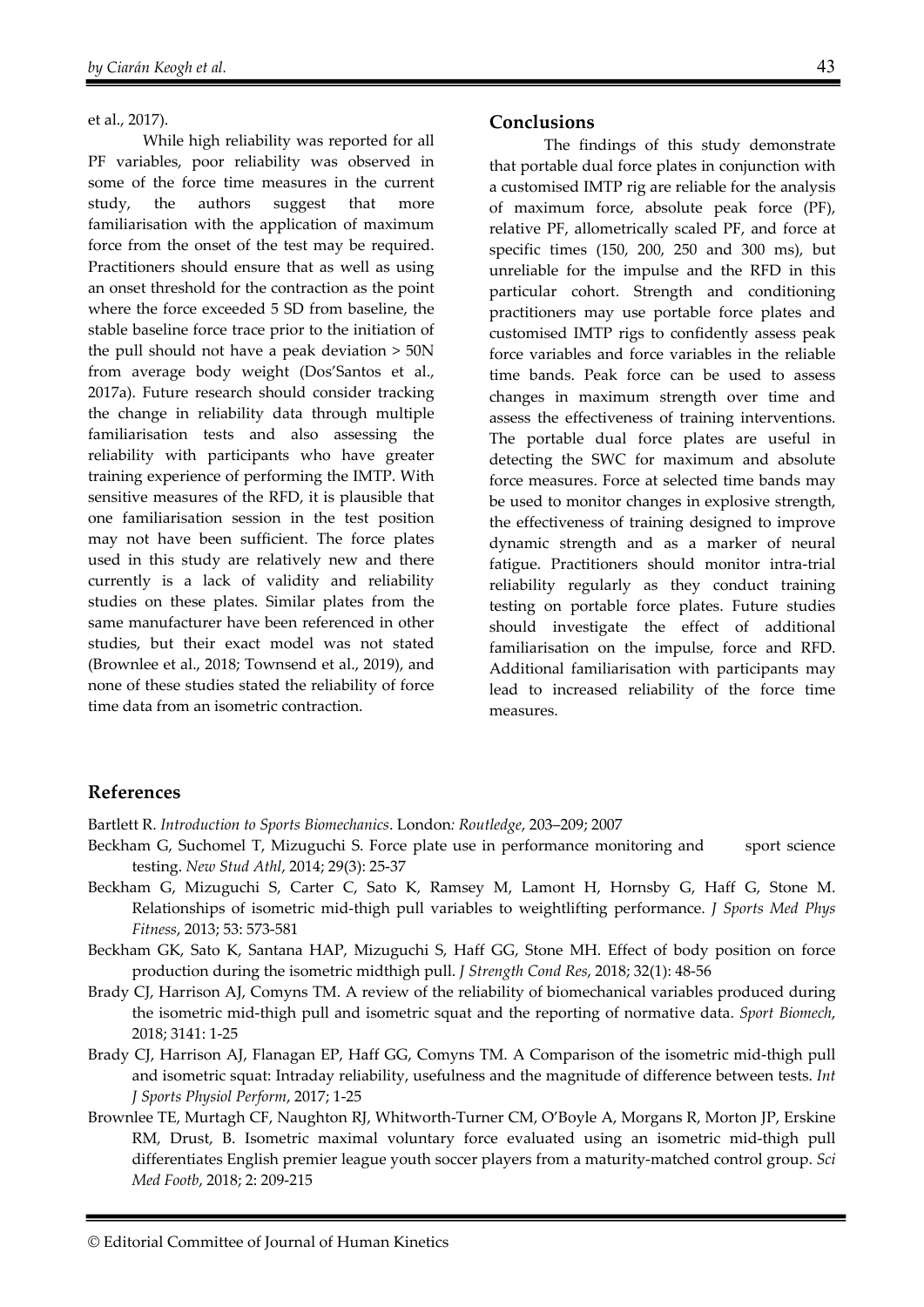- Cohen J. *Statistical power analysis for the behavioural sciences*. Hillside. NJ: Lawrence Earlbaum Associates; 110- 116; 1988
- Comfort P, Jones PA, McMahon JJ, Newton R. Effect of knee and trunk angle on kinetic variables during the isometric midthigh pull: Test-retest reliability. *Int J Sports Physiol Perform*, 2015; 10(1): 58-63
- Dos'Santos T, Jones PA, Comfort P, Thomas C. Effect of different onset thresholds on isometric mid-thigh pull force-time variables. *J Strength Cond Res*, 2017a; 31(12): 3463-3473
- Dos'Santos T, Thomas C, Comfort P, McMahon JJ, Jones PA. Relationships between isometric force-time characteristics and dynamic performance. *Sports*, 2017b; 5(3): 68
- Dos'Santos T, Jones P, Kelly J, McMahon JJ, Comfort P, Thomas C. Effect of sampling frequency on isometric mid-thigh pull kinetics. *Int J Sports Physiol Perform*, 2016; 11: 255–260
- Emmonds S, Morris R, Murray E, Robinson C, Turner L, Jones B. The influence of age and maturity status on the maximum and explosive strength characteristics of elite youth female soccer players. *Sci Med Footb*, 2017; 1(3): 1-7
- Haff G, Stone M, O'Bryant HS, Harold S, Everett D, Dinan C, Johnson R, Han Ki-Hoon. Force-time dependent characteristics of dynamic and isometric muscle actions. *J Strength Cond Res*, 1997; 11(4): 269-272
- Haff G, Ruben P, Lider J, Twine C, Cormie P. A comparison of methods for determining the rate of force development during isometric midthigh clean pulls. *J Strength Cond Res*, 2015; 29: 386-395
- Halperin I, Williams K, Martin DT, Chapman DW. The effects of attentional focusing instructions on force production during the isometric mid-thigh pull. *J Strength Cond Res*, 2015; 30: 919-923
- Hopkins WG. How to interpret changes in an athletic performance test. *Sportscience*, 2004; 8(1): 1-7
- Hopkins WG. Measures of reliability in sports medicine and science. *Sports Med*, 2000; 30(1): 1-15
- Hopkins WG. Spreadsheets for analysis of validity and reliability. *Sportscience*, 2015; 19: 36-42
- James LaP, Roberts LA, Haff GG, Kelly VG, Beckman EM. Validity and reliability of a portable isometric mid-thigh clean pull. *J Strength Cond Res*, 2017; 31(5): 1378-1386
- Kuki S, Sato K, Stone MH, Okano K, Yoshida T, Tanigawa S. The relationship between isometric mid-thigh pull variables, jump variables and sprint performance in collegiate soccer players. *J Trainology*, 2017; 6: 42-46
- Lake J, Mundy P, Comfort P, McMahon JJ, Suchomel TJ, Carden P. Concurrent validity of a portable force plate using vertical jump force-time characteristics. *J Appl Biomech,* 2018; 34: 410 – 413
- Maffiuletti NA, Aagaard P, Blazevich AJ, Folland J, Tillin N, Duchateau J. Rate of force development: physiological and methodological considerations. *Eur J Appl Physiol*, 2016; 116: 1091
- McGuigan MR, Doyle TLA, Newton M, Edwards DJ, Nimphius S, Newton RU. Eccentric utilization ratio: effect of sport and phase of training. *J Strength Cond Res*, 2006; 20(4): 992-995
- Moeskops S, Oliver JL, Read PJ, Myer GD, Cronin JB, Haff GG, Llyod RS. Within- and Between-Session Reliability of the Isometric Midthigh Pull in Young Female Athletes. *J Strength Cond Res,* 2018; 32(7): 1892-190
- Morin JB, Samozino P. Interpreting power-force-velocity profiles for individualized and specific training. *Int J Sports Physiol Perform,* 2016; 11(2): 267-72
- Morris RO, Jones B, Myers T, Lake J, Emmonds S, Clarke ND, Singleton D, Ellis M, Till K. Isometric midthigh pull characteristics in elite youth male soccer players: Comparisons by age and maturity offset. *J Strength Cond Res,* 2018; *Epub ahead of print.*
- Newton RU, Kraemer WJ. Developing explosive muscular power: Implications for a mixed methods training strategy. *Strength Cond J,* 1994; 16: 20-31
- Stone MH, Sands WA, Carlock J, Callan S, Dickie D, Daigle K, Cotton J, Smith SL, Hartman M. The importance of isometric maximum strength and peak rate-of-force development in sprint cycling. *J Strength Cond Res,* 2004; 18: 878-884
- Thomas C, Comfort P, Chiang CY, Jones PA. Relationship between isometric midthigh pull variables and sprint and change of direction performance in collegiate athletes. *J Trainology,* 2015a; 4: 6–10
- Thomas C, Jones PA, Rothwell J, Chiang CY, Comfort P. An investigation into the relationship between maximum isometric strength and vertical jump performance. *J Strength Cond Res,* 2015b; 29: 2176–2185